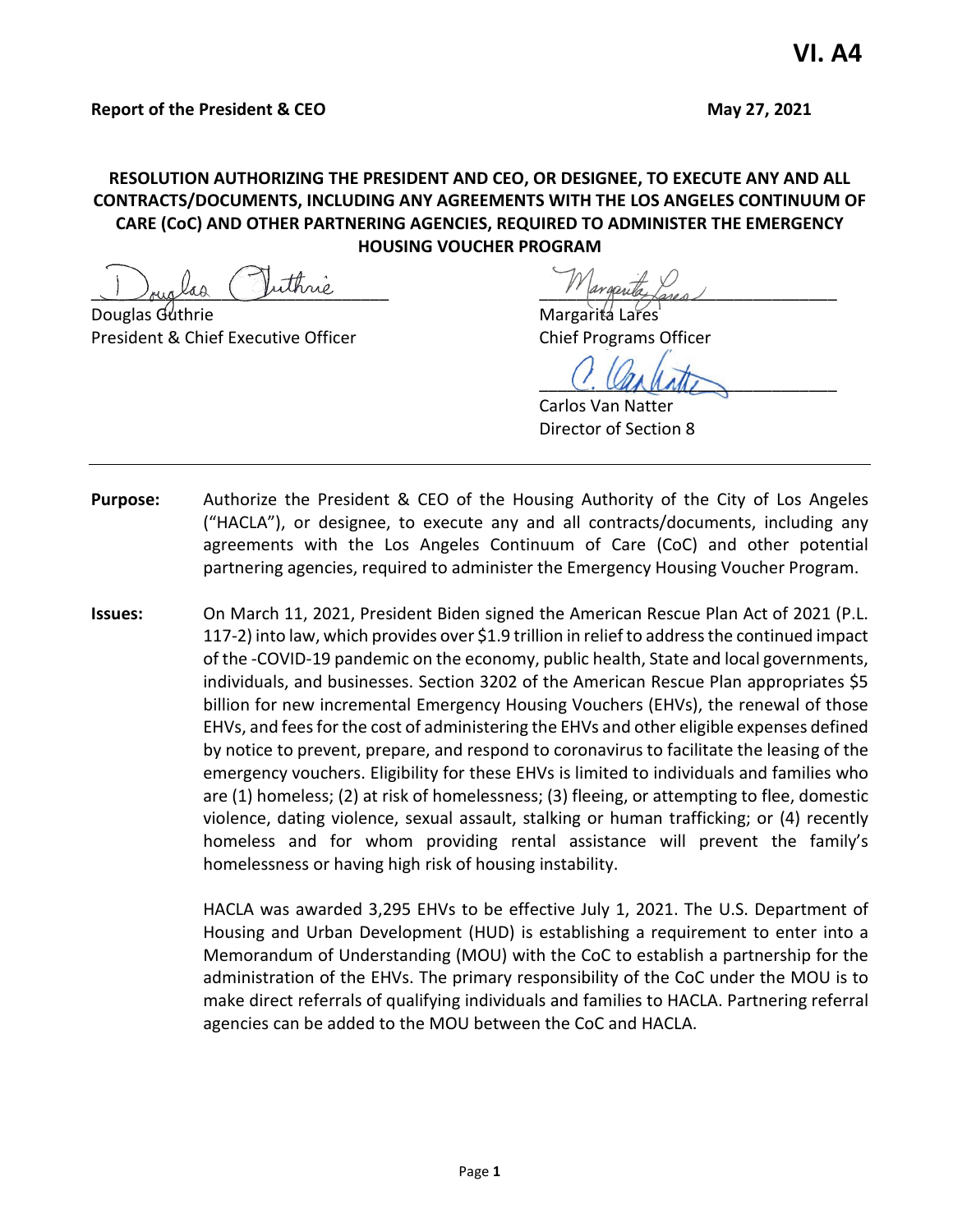# **Vision Plan: PLACE Strategy #3; Action #2 – Improve tools to support housing searches, provide support and training to prepare Section 8 voucher holders to be competitive in hot rental markets.**

The enormous need for affordable housing compels HACLA to increase the number of vouchers available in the Los Angeles market and improve success in voucher utilization. EHVs will include a service fee that may be used for housing search assistance, security deposit/utility deposit/rental application/holding fee, owner recruitment and outreach, moving expenses, tenant-readiness services, essential household items, and renter's insurance if required by the lease. It is expected that these eligible uses will increase EHV utilization.

### **PLACE Strategy #4; Steward efforts to reduce and alleviate homelessness.**

Recognizing that homelessness is a systemic and market crisis that will span decades to address and require continual investment, HACLA has prioritized actions in its vision plan to lead and support efforts to address homelessness in a variety of populations and by various means. EHVs are to assist individuals and families who are experiencing homelessness; at risk of experiencing homelessness; fleeing, or attempting to flee, domestic violence, dating violence, sexual assault, stalking, or human trafficking; or were recently homeless and for whom providing rental assistance will prevent the family's homelessness or having high risk of housing instability.

**Funding:** The Chief Administrative Officer confirms the following:

*Source of Funds:* Pursuant to the American Rescue Plan of 2021 (Public Law No. 117-2) funding is allocated for the Emergency Housing Voucher program to cover housing assistance payments, service fees, and administrative costs through 2030 according to the following schedule:

| <b>EHV Revenue/Fee Schedule</b>    |                      |
|------------------------------------|----------------------|
| <b>Revenue Type</b>                | <b>Notes</b>         |
| <b>Housing Assistance Payments</b> | 3,295 Units          |
| <b>Service Fees</b>                | \$3,500 per unit     |
| <b>Administrative Fees</b>         | 4 categories below:  |
| <b>Preliminary Fee</b>             | \$400 per unit       |
| Placement/Issuance                 | \$500 before 11/1/21 |
|                                    | \$250 before 1/1/22  |
| Reporting                          | \$100 per unit       |
| On-going Admin Fee                 | \$132 per unit       |

*Budget Impact*: Many of the implementation details are still under development, therefore the projected amounts shown above are subject to change as program details are refined. However, it is expected that the award will cover all implementation needs.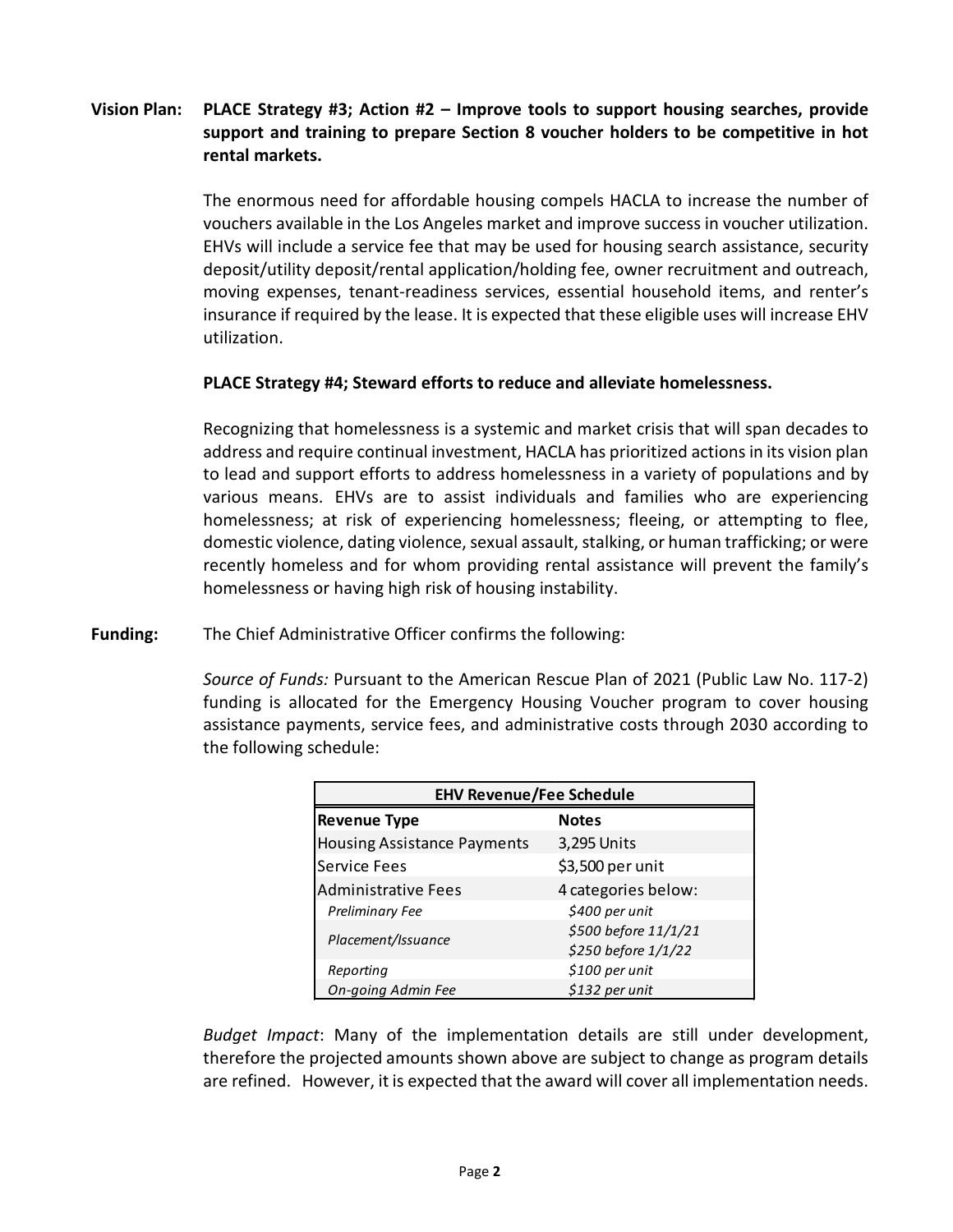# **Environmental Review:** This action is exempt.

**Section 3:** This action is exempt.

#### **Attachments:**

**1.** Resolution